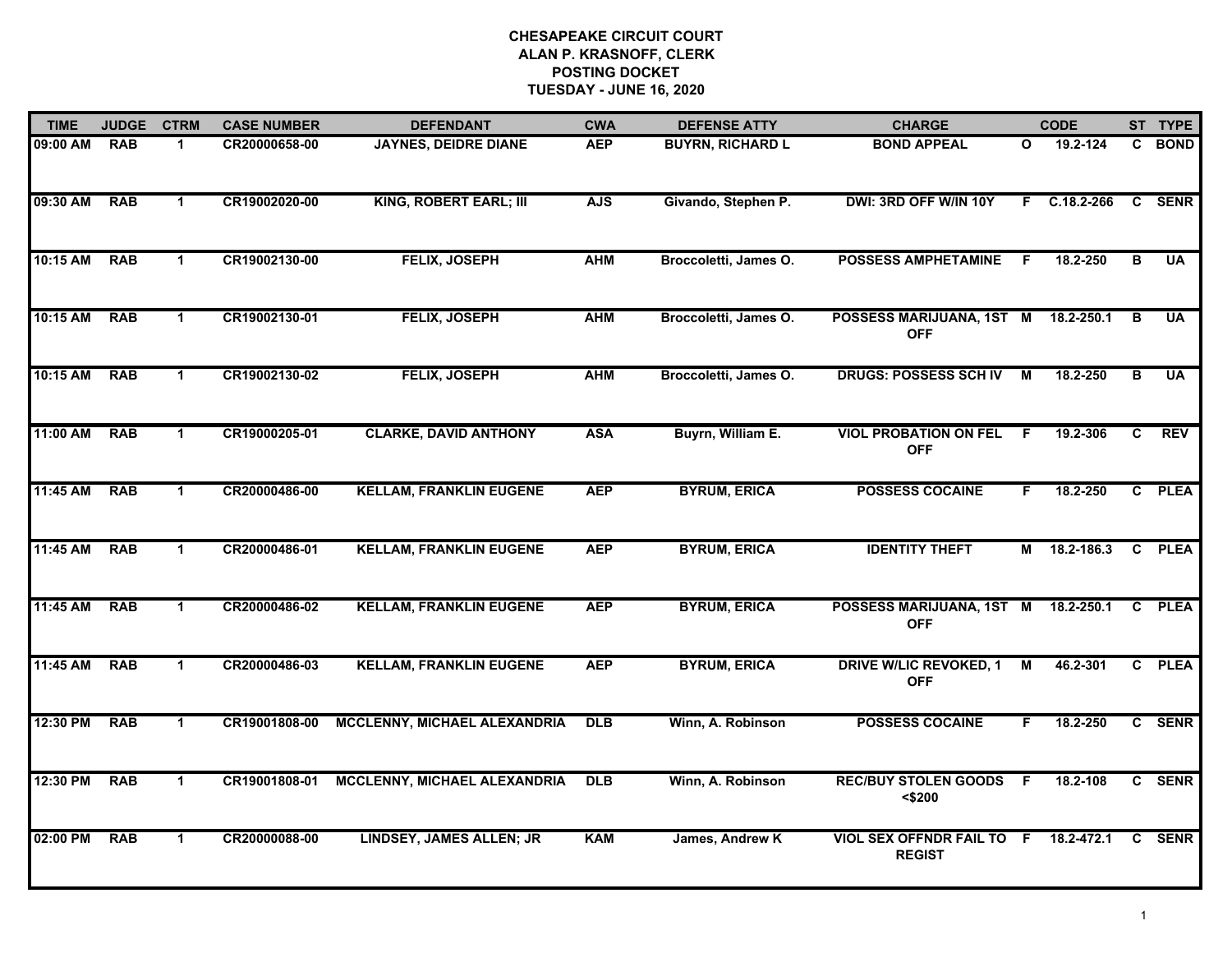| <b>TIME</b> | <b>JUDGE</b> | <b>CTRM</b>    | <b>CASE NUMBER</b> | <b>DEFENDANT</b>                | <b>CWA</b> | <b>DEFENSE ATTY</b>      | <b>CHARGE</b>                                         |                | <b>CODE</b>   |              | ST TYPE       |
|-------------|--------------|----------------|--------------------|---------------------------------|------------|--------------------------|-------------------------------------------------------|----------------|---------------|--------------|---------------|
| 02:00 PM    | <b>RAB</b>   | $\mathbf 1$    | CR20000088-01      | LINDSEY, JAMES ALLEN; JR        | <b>KAM</b> | James, Andrew K          | VIOL SEX OFFNDR FAIL TO F 18.2-472.1<br><b>REGIST</b> |                |               | C            | <b>SENR</b>   |
| 02:00 PM    | <b>RAB</b>   | $\mathbf{1}$   | CR20000088-02      | <b>LINDSEY, JAMES ALLEN; JR</b> | <b>KAM</b> | James, Andrew K          | <b>VIOL SEX OFFNDR FAIL TO F</b><br><b>REGIST</b>     |                | 18.2-472.1    | C            | <b>SENR</b>   |
| 02:45 PM    | <b>RAB</b>   | $\mathbf{1}$   | CR19000233-00      | PENNETT, PATRICIA ANN           | <b>AHM</b> | James, Andrew K.         | <b>POSSESS HEROIN</b>                                 | F.             | 18.2-250      | C            | DD            |
| 02:45 PM    | <b>RAB</b>   | $\mathbf 1$    | CR19000233-01      | PENNETT, PATRICIA ANNE          | <b>AHM</b> | James, Andrew K.         | <b>FTA-DD RETURN</b>                                  |                | M 18.2-456(6) | C            | <b>CAP</b>    |
| 03:30 PM    | <b>RAB</b>   | $\mathbf{1}$   | CR14000994-09      | <b>CORSE, THOMAS JAMES; SR</b>  | <b>DRT</b> | Givando, Stephen P.      | <b>VIOL PROBATION ON FEL</b><br><b>OFF</b>            | E              | 19.2-306      | $\mathbf{c}$ | <b>REV</b>    |
| 03:30 PM    | <b>RAB</b>   | $\mathbf 1$    | CR14000994-10      | <b>CORSE, THOMAS JAMES; SR</b>  | <b>DRT</b> | Givando, Stephen P.      | <b>VIOL PROBATION ON FEL</b><br><b>OFF</b>            | F.             | 19.2-306      | C            | <b>REV</b>    |
| 03:30 PM    | <b>RAB</b>   | $\mathbf{1}$   | CR14000994-11      | <b>CORSE, THOMAS JAMES; SR</b>  | <b>DRT</b> | Givando, Stephen P.      | <b>VIOL PROBATION ON FEL</b><br><b>OFF</b>            | F.             | 19.2-306      | C            | <b>REV</b>    |
| 04:00 PM    | <b>RAB</b>   | $\mathbf 1$    | CR19002067-01      | <b>CAPPS, MEGAN NICOLE</b>      | <b>AHM</b> | <b>JAMES, ANDREW K</b>   | <b>VIOL PROBATION ON FEL</b><br><b>OFF</b>            | F.             | 19.2-306      | C            | <b>REV</b>    |
| 09:00 AM    | ST           | $\mathbf{2}$   | CR20000726-00      | <b>LEWIS, BRANDON EARLE</b>     | <b>ASA</b> | <b>FERRARA, JENNIFER</b> | POSS METHAMPHETAMINE F                                |                | 18.2-250      |              | <b>B</b> PLEA |
| 09:30 AM    | SJT          | $\mathbf{2}$   | CR02A00356-02      | <b>BAXTER, LONNIE</b>           |            |                          | <b>VIOL PROBATION ON FEL</b><br><b>OFF</b>            | - F            | 19.2-306      |              | C ADAT        |
| 09:30 AM    | SJT          | $\overline{2}$ | CR12002749-04      | <b>JOHNSON, BREYON LOVELL</b>   |            |                          | <b>VIOL PROBATION ON FEL</b><br><b>OFF</b>            | $\overline{F}$ | 19.2-306      |              | <b>ADAT</b>   |
| 09:30 AM    | <b>SJT</b>   | $\mathbf{2}$   | CR12002749-05      | <b>JOHNSON, BREYON LOVELL</b>   |            |                          | <b>VIOL PROBATION ON FEL</b><br><b>OFF</b>            | -F             | 19.2-306      |              | <b>ADAT</b>   |
| 09:30 AM    | SJT          | $\mathbf{2}$   | CR12002969-03      | <b>JOHNSON, BREYON LOVELL</b>   |            |                          | <b>VIOL PROBATION ON FEL</b><br><b>OFF</b>            | -F             | 19.2-306      |              | <b>ADAT</b>   |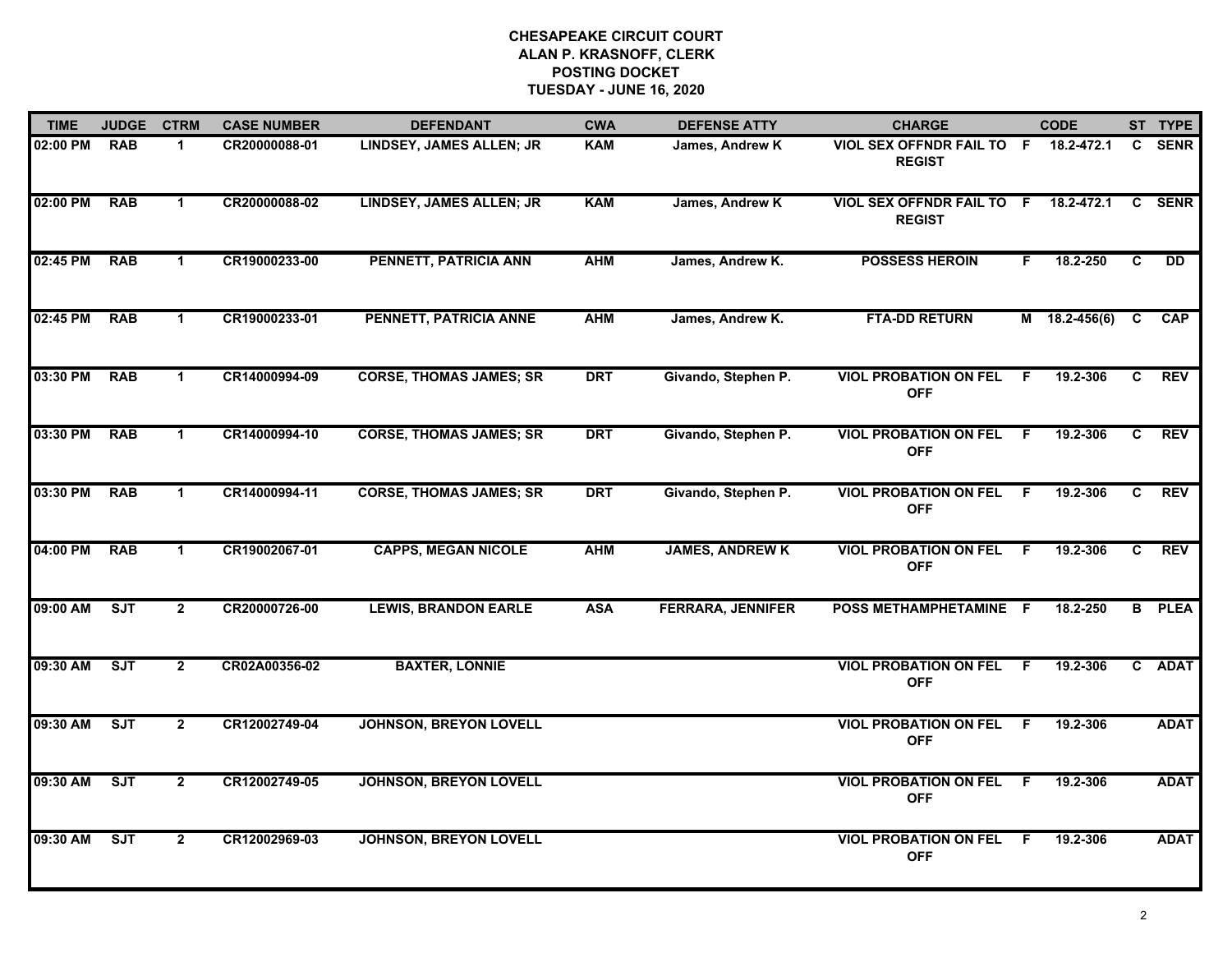| <b>TIME</b> | <b>JUDGE</b> | <b>CTRM</b>    | <b>CASE NUMBER</b> | <b>DEFENDANT</b>                 | <b>CWA</b> | <b>DEFENSE ATTY</b>     | <b>CHARGE</b>                                |     | <b>CODE</b>     |    | ST TYPE       |
|-------------|--------------|----------------|--------------------|----------------------------------|------------|-------------------------|----------------------------------------------|-----|-----------------|----|---------------|
| 09:30 AM    | <b>SJT</b>   | $\mathbf{2}$   | CR11002054-03      | <b>SPELLER, NATHANIEL; JR</b>    |            |                         | VIOL PROBATION ON FEL F<br><b>OFF</b>        |     | 19.2-306        |    | <b>ADAT</b>   |
| 10:15 AM    | <b>SJT</b>   | $\overline{2}$ | CR18002172-03      | <b>SCOTT, ERIC JUSTIN</b>        | <b>AJS</b> | <b>LABOUNTY, OKSANA</b> | <b>ELUDE</b>                                 |     | $M$ 46.2-817(A) |    | <b>B</b> SENR |
| 10:15 AM    | <b>SJT</b>   | $\overline{2}$ | CR18002172-04      | <b>SCOTT, ERIC JUSTIN</b>        | <b>AJS</b> | <b>LABOUNTY, OKSANA</b> | <b>DRIVE SUSPENDED</b>                       | M   | B.46.2-301      |    | <b>B</b> SENR |
| 10:15 AM    | <b>SJT</b>   | $\mathbf{2}$   | CR19000606-00      | <b>SCOTT, ERIC JUSTIN</b>        | <b>AJS</b> | <b>LABOUNTY, OKSANA</b> | <b>POSSESS COCAINE</b>                       | F.  | 18.2-250        |    | C SENR        |
| 11:00 AM    | ST           | $\overline{2}$ | CR15001452-08      | <b>TURNER, THOMAS LEAMAN</b>     |            |                         | <b>VIOL PROBATION ON FEL F</b><br><b>OFF</b> |     | 19.2-306        |    | C ADAT        |
| 11:30 AM    | SJT          | $\overline{2}$ | CR14002042-09      | <b>BOYD, VINCENT ANDRE; II</b>   | <b>AJS</b> | <b>DORSK, CHAD</b>      | <b>VIOL PROBATION ON FEL</b><br><b>OFF</b>   | F   | 19.2-306        | C. | <b>REV</b>    |
| 11:30 AM    | ST           | $\overline{2}$ | CR14002042-10      | <b>BOYD, VINCENT ANDRE; II</b>   | <b>AJS</b> | <b>DORSK, CHAD</b>      | <b>VIOL PROBATION ON FEL</b><br><b>OFF</b>   | - F | 19.2-306        | C  | REV           |
| 12:15 PM    | SJT          | $\overline{2}$ | CR14000162-08      | <b>PARKER, MARIE LEE</b>         | <b>PLS</b> | Mason, G. Jeffrey       | <b>VIOL PROBATION ON FEL F</b><br><b>OFF</b> |     | 19.2-306        | C. | REV           |
| 12:15 PM    | <b>SJT</b>   | $\overline{2}$ | CR14000162-09      | <b>PARKER, MARIE LEE</b>         | <b>PLS</b> | Mason, G. Jeffrey       | <b>VIOL PROBATION ON FEL</b><br><b>OFF</b>   | -F  | 19.2-306        | C. | <b>REV</b>    |
| 01:00 PM    | SJT          | $\overline{2}$ | CR09002782-02      | <b>FERGUSON, KAREN ELIZABETH</b> |            |                         | <b>VIOL PROBATION ON FEL</b><br><b>OFF</b>   | - F | 19.2-306        |    | C ADAT        |
| 01:00 PM    | <b>SJT</b>   | $\overline{2}$ | CR09002783-02      | <b>FERGUSON, KAREN ELIZABETH</b> |            |                         | <b>VIOL PROBATION ON FEL F</b><br><b>OFF</b> |     | 19.2-306        |    | C ADAT        |
| 02:00 PM    | ST           | $\overline{2}$ | CR19000410-03      | <b>QUICK, KEVIN WAYNE</b>        | <b>AJS</b> | <b>SHORT, JAMES E</b>   | <b>VIOL PROBATION ON FEL</b><br><b>OFF</b>   | F.  | 19.2-306        | C  | <b>REV</b>    |
| 02:00 PM    | <b>SJT</b>   | $\mathbf{2}$   | CR19000410-04      | <b>QUICK, KEVIN WAYNE</b>        | <b>AJS</b> | <b>SHORT, JAMES E</b>   | <b>VIOL PROBATION ON FEL</b><br><b>OFF</b>   | F.  | 19.2-306        | C  | <b>REV</b>    |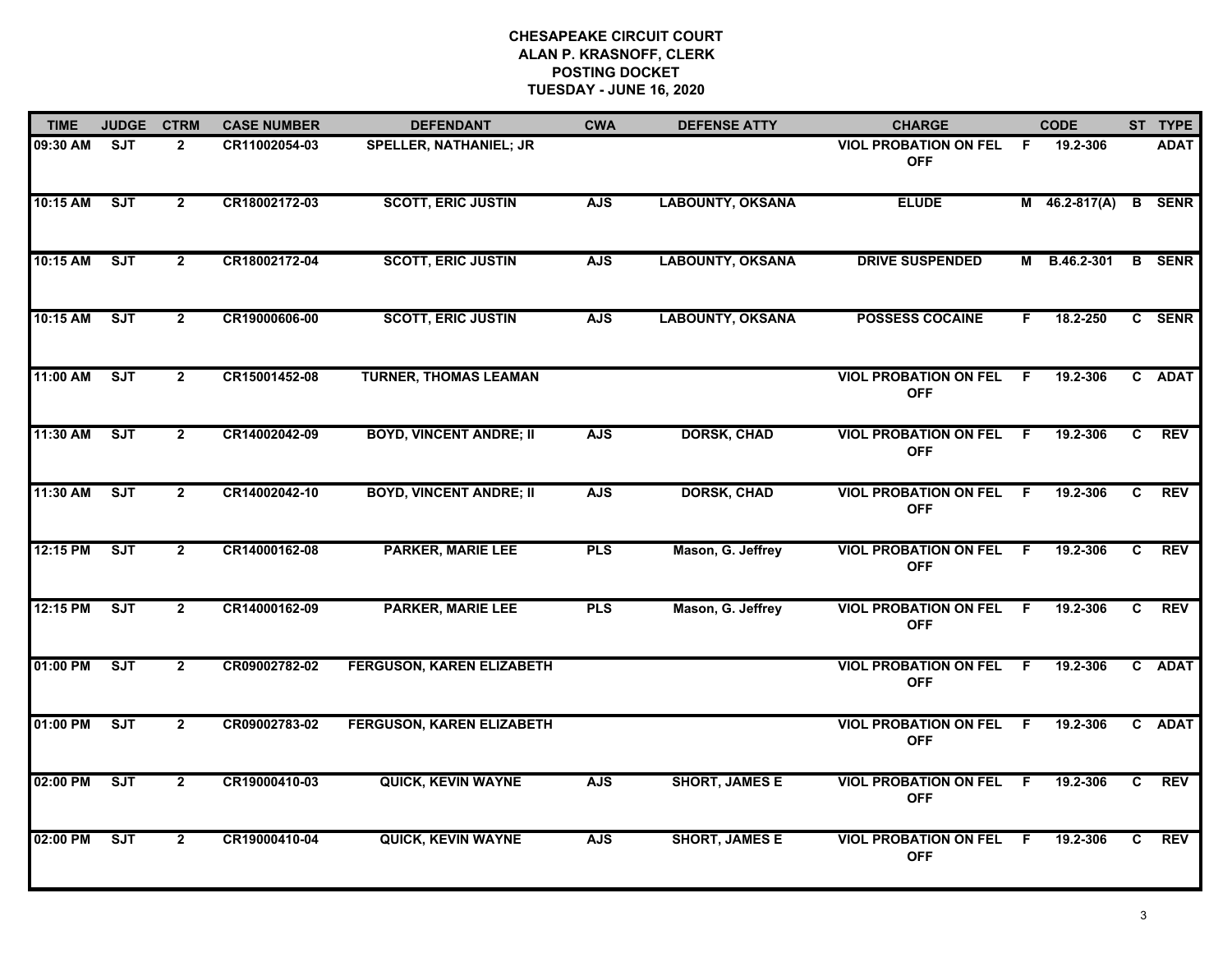| <b>TIME</b>   | <b>JUDGE</b> | <b>CTRM</b>    | <b>CASE NUMBER</b> | <b>DEFENDANT</b>                  | <b>CWA</b> | <b>DEFENSE ATTY</b>      | <b>CHARGE</b>                                       |              | <b>CODE</b>     |                | ST TYPE       |
|---------------|--------------|----------------|--------------------|-----------------------------------|------------|--------------------------|-----------------------------------------------------|--------------|-----------------|----------------|---------------|
| 02:00 PM      | <b>SJT</b>   | $\mathbf{2}$   | CR19000410-05      | <b>QUICK, KEVIN WAYNE</b>         | <b>AJS</b> | <b>SHORT, JAMES E</b>    | <b>VIOL PROBATION ON FEL</b><br><b>OFF</b>          | -F           | 19.2-306        | C              | <b>REV</b>    |
| 02:45 PM      | ST           | $\overline{2}$ | CR20000343-00      | <b>COVINGTON, JAMES ALEXANDER</b> | <b>AJS</b> | <b>FERRARA, JENNIFER</b> | <b>ASSLT: ON LAW ENF/DOC</b><br><b>PERSON</b>       | - F          | 18.2-57         | C              | <b>PLEA</b>   |
| 02:45 PM      | SJT          | $\mathbf{2}$   | CR20000343-01      | <b>COVINGTON, JAMES ALEXANDER</b> | <b>AJS</b> | <b>FERRARA, JENNIFER</b> | <b>SHOPLIFTING &lt;\$500 (3+)</b>                   | F            | 18.2-103        | $\mathbf{c}$   | <b>PLEA</b>   |
| 03:30 PM      | SJT          | $\overline{2}$ | CR20000029-00      | <b>WILLIAMSON, JAKE ROBERT</b>    | <b>ASA</b> | Winn, A. Robinson        | <b>POSSESS HEROIN</b>                               | F            | 18.2-250        | $\mathbf{c}$   | <b>PLEA</b>   |
| 04:15 PM      | ST           | $\overline{2}$ | CR19001952-00      | <b>PROSTELL, FLOYD; JR</b>        | <b>DAW</b> | Winn, A. Robinson        | <b>GRND LARCENY: &gt;=\$500</b><br><b>NOT PERSN</b> | F.           | 18.2-95         |                | <b>B</b> SENR |
| 09:45 AM MATA |              | 6              | CR20000252-00      | <b>JOHNSON, BRIAN Q</b>           | <b>ASA</b> | Short, James E.          | <b>PWID HEROIN</b>                                  | F.           | 18.2-248        |                | C PLEA        |
| 09:45 AM MATA |              | 6              | CR20000252-01      | <b>JOHNSON, BRIAN Q</b>           | <b>ASA</b> | Short, James E.          | <b>PWID COCAINE</b>                                 | F.           | 18.2-248        | $\overline{c}$ | <b>PLEA</b>   |
| 09:45 AM MATA |              | 6              | CR20000252-02      | <b>JOHNSON, BRIAN Q</b>           | <b>ASA</b> | Short, James E.          | <b>MANUFACTURE HEROIN</b>                           | F            | 18.2-248        | $\mathbf{c}$   | <b>PLEA</b>   |
| 10:30 AM      | <b>MATA</b>  | 6              | CR20000254-00      | <b>FENTES-SANTOS, BANY</b>        | <b>DJH</b> | Winn, A. Robinson        | <b>PWID COCAINE</b>                                 | F            | 18.2-248        | $\mathbf{C}$   | <b>PLEA</b>   |
| 11:15 AM MATA |              | 6              | CR20000049-00      | <b>JOHNSON, DEMONTA MYKALE</b>    | <b>AHM</b> | James, Andrew K.         | <b>ELUDING</b>                                      |              | $F$ 46.2-817(B) | <b>C</b>       | MOT           |
| 12:00 PM      | <b>MATA</b>  | 6              | CR20000784-00      | <b>DRAKE, ASHLEY RENEE</b>        | <b>ASA</b> | <b>BARLOW, JASON A</b>   | <b>BOND APPEAL</b>                                  | $\mathbf{o}$ | 19.2-124        |                | C BOND        |
| 12:30 PM      | <b>MATA</b>  | 6              | CR20000516-00      | <b>WIECHMAN, MICHAEL CLAYTON</b>  | <b>KAM</b> | <b>WALL, LUCILLE</b>     | <b>POSSESS COCAINE</b>                              | F.           | 18.2-250        |                | C PLSN        |
| 02:00 PM      | <b>MATA</b>  | 6              | CR18001467-04      | <b>HINTON, BRITNEY CIARA</b>      | <b>DRT</b> | <b>Hedges, Paul</b>      | <b>VIOL PROBATION ON FEL</b><br><b>OFF</b>          | -F           | 19.2-306        | C              | <b>REV</b>    |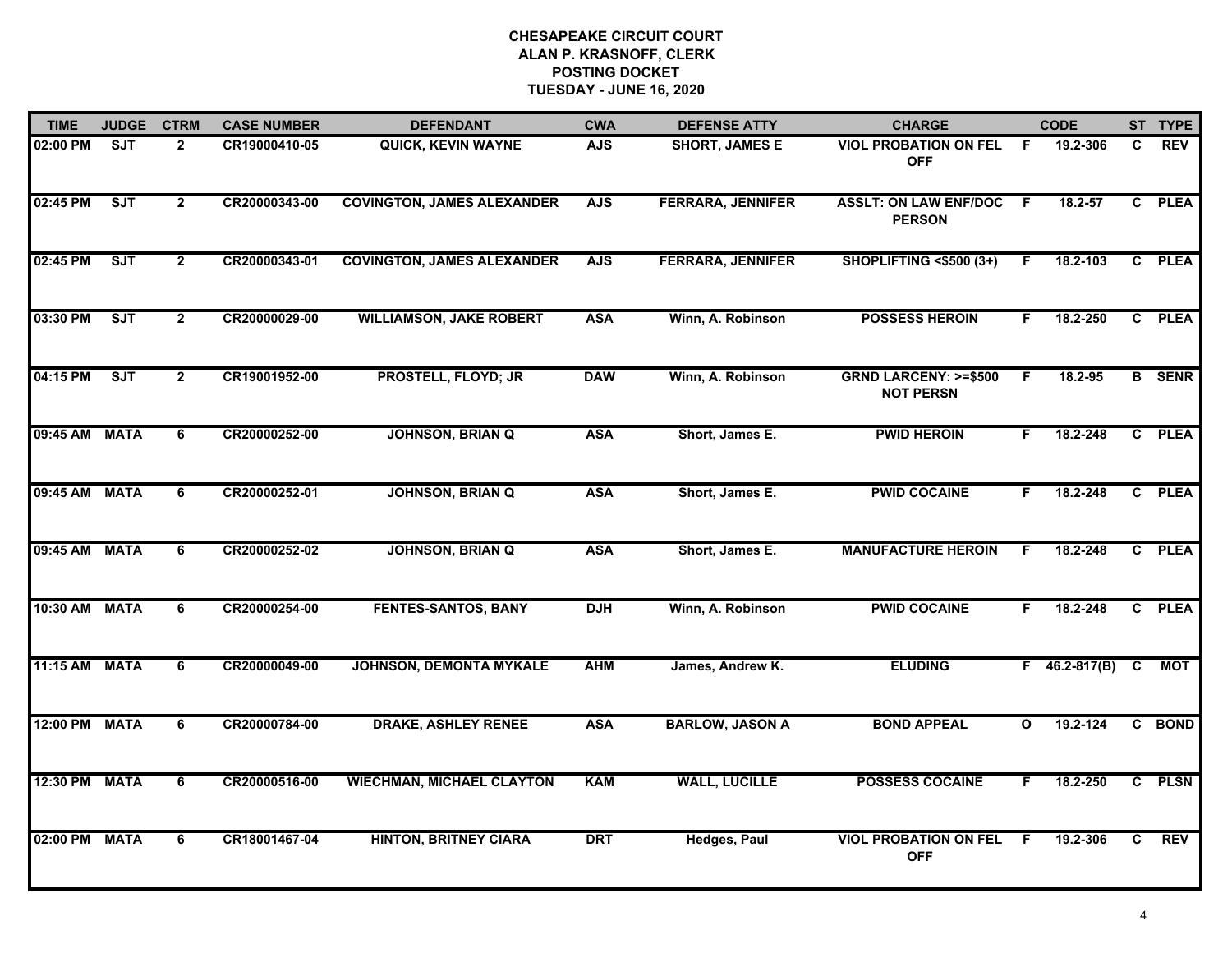| <b>TIME</b> | <b>JUDGE</b> | <b>CTRM</b> | <b>CASE NUMBER</b> | <b>DEFENDANT</b>                | <b>CWA</b> | <b>DEFENSE ATTY</b>                          | <b>CHARGE</b>                                   |    | <b>CODE</b> | <b>ST</b> | <b>TYPE</b> |
|-------------|--------------|-------------|--------------------|---------------------------------|------------|----------------------------------------------|-------------------------------------------------|----|-------------|-----------|-------------|
| 02:00 PM    | <b>MATA</b>  | 6           | CR18001467-05      | <b>HINTON, BRITNEY CIARA</b>    | <b>DRT</b> | Hedges, Paul                                 | <b>VIOL PROBATION ON FEL</b><br><b>OFF</b>      |    | 19.2-306    | C         | <b>REV</b>  |
| 02:45 PM    | <b>MATA</b>  | 6           | CR20000433-00      | <b>VUKOVCAN, MATTHEW JOSEPH</b> | <b>AEP</b> | Buyrn, Richard L.                            | <b>POSSESS</b><br><b>METHAMPHETAMINE</b>        | F. | 18.2-250    | в         | <b>PLEA</b> |
| 02:45 PM    | <b>MATA</b>  | 6           | CR20000433-01      | <b>VUKOVCAN, MATTHEW JOSEPH</b> | <b>AEP</b> | Buyrn, Richard L.                            | POSSESS MARIJUANA, 1ST M<br><b>OFF</b>          |    | 18.2-250.1  | в         | <b>PLEA</b> |
| 03:20 PM    | <b>MATA</b>  | 6           | CR18000625-00      | <b>WARGO, KRISTI SUSANN</b>     | <b>BW</b>  | <b>COMFORT, STEPHEN L</b>                    | <b>FAIL TO RETURN BAILMENT F</b><br><b>PROP</b> |    | 18.2-117    | C.        | <b>SENR</b> |
| 04:00 PM    | <b>MATA</b>  | 6           | CR16000302-02      | <b>SMITH, TIRON LAMONTE</b>     | <b>PLS</b> | <b>ARRINGTON, DEBRACA</b><br><b>CHAVONNE</b> | <b>VIOL GOOD BEHAV ON FEL</b><br><b>OFF</b>     | E  | 19.2-306    | в         | <b>REV</b>  |
| 04:30 PM    | <b>MATA</b>  | 6.          | CR20000443-00      | <b>SHOUSE, JESSE DEAN; SR</b>   | <b>MEB</b> | <b>NICHOLAS, LESLEE</b>                      | <b>PROTECTIVE ORDER</b><br><b>VIOLATION</b>     | F. | 16.1-253.2  | C         | <b>PLEA</b> |